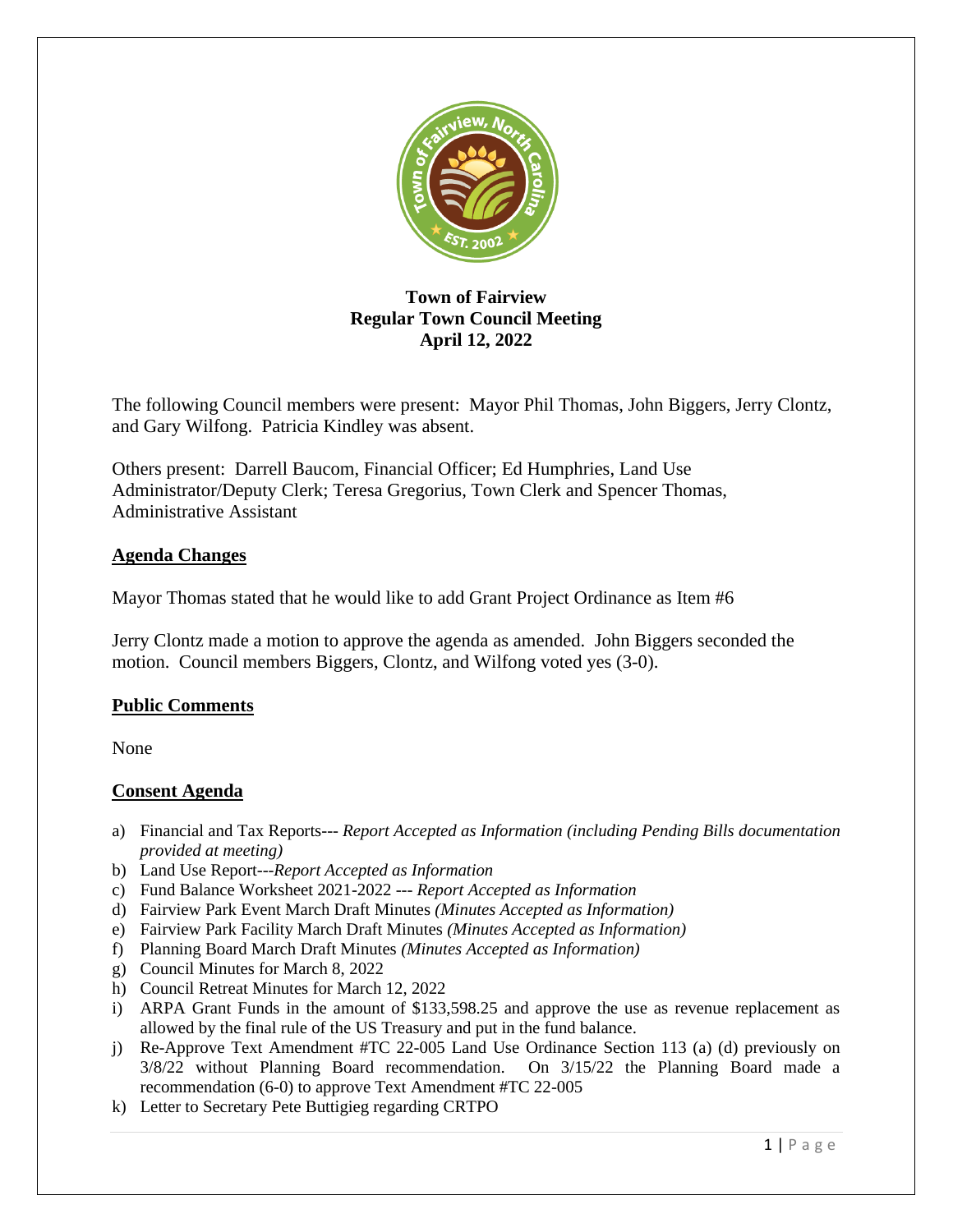Gary Wilfong made a motion to approve the consent agenda. John Biggers seconded the motion. Council members Biggers, Clontz, and Wilfong voted yes (3-0).

### **Items of Business**

### **Item 1: Discuss/Approve TC 22-016 text change in Land Use Ordinance**

Ed Humphries presented Text Change TC 22-016 in the Fairview Land Use Ordinance (per 160D, the definition page (32)). Per G.S. 143-145(7) the following has been removed:

 Removed *"constructed after July 1, 1976"* in: Manufactured Home, Class A and Manufactured Home, Class C

 Removed Manufactured Home, Class E "*A manufactured home that does not meet the 1976 criterion*"

## **Mayor Opened Public Hearing**

#### **No Public Comments**

#### **Mayor Closed Public Hearing**

The Council discussed. Jerry Clontz made a motion to approve TC 22-016 text change in ordinance (per 160D, the definition page (32)). The proposed zoning amendment under consideration is found to be reasonable and consistent with the recommendations of the Town's adopted Comprehensive Plan, the Town of Fairview Land Use Plan (Revised November 11, 2018), and the Town of Fairview Land Use Ordinance (effective July 1, 2005). John Biggers seconded the motion. Council members Biggers, Clontz, and Wilfong voted yes (3-0).

#### **Item 2: Discuss/Approve the Fairview Comprehensive Plan**

Ed Humphries presented a change to the Fairview Comprehensive Plan to delete verbiage in red regarding higher density housing. The Planning Board reviewed the change and recommended approval at their March meeting unanimously.

#### Housing-Objectives

"To maintain the existing quality of residential neighborhoods through enforcement of land use and building codes. *Since housing demand is more likely on the western side of Fairview due to proximity to I-485 and the Charlotte Metro area, higher density housing would be considered in this area, but only with proper conditions, adequate sewer, adequate water, adequate open spaces, adequate recreational facilities, and adequate transportation infrastructure.*

The Council discussed. John Biggers made to motion to approve the removal of the verbiage regarding higher density housing in the Fairview Comprehensive Plan. Gary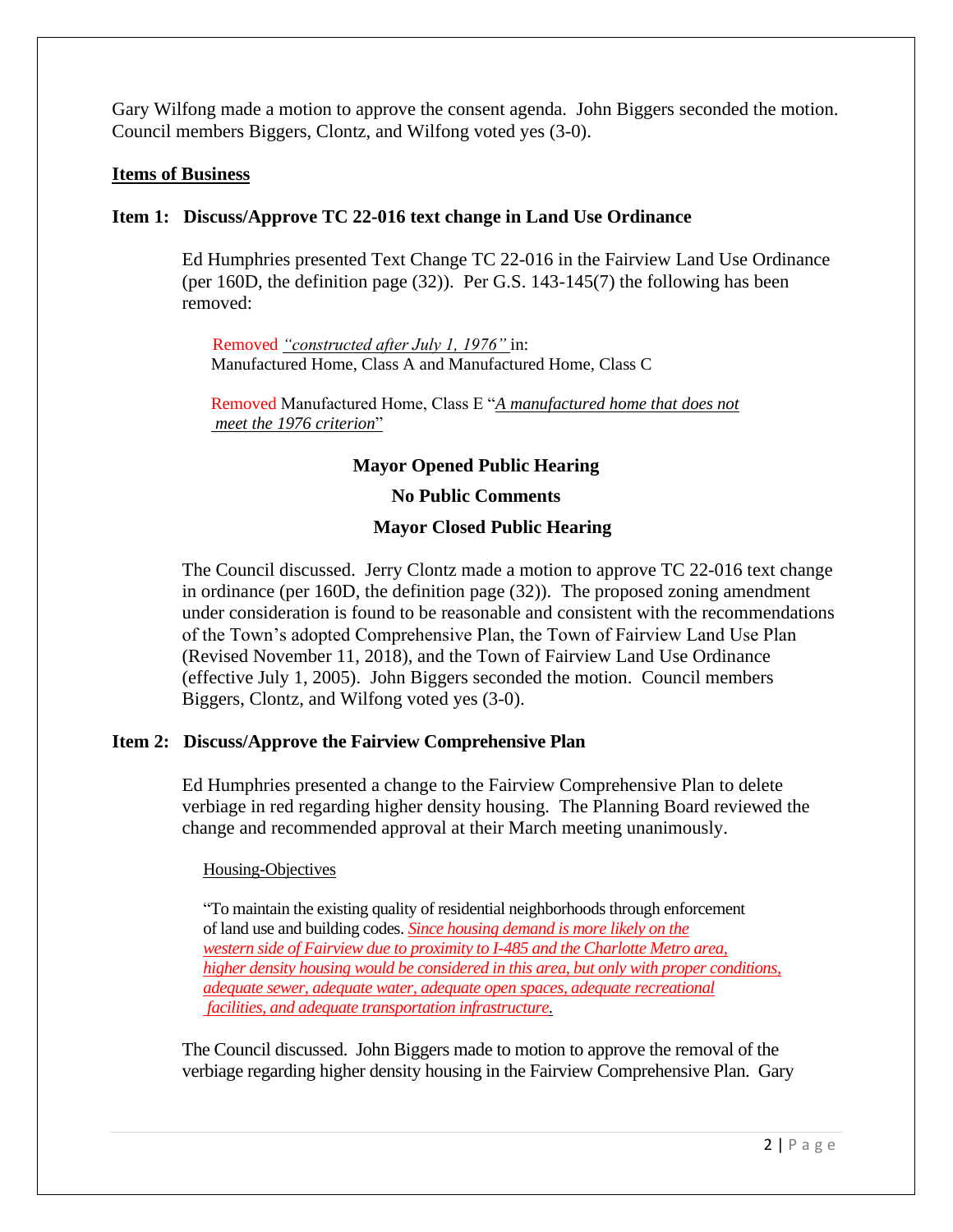Wilfong seconded the motion. Council members Biggers, Clontz, and Wilfong voted yes  $(3-0)$ .

### **Item 3: Discuss/Approve Nuisance Ordinance Amendment: Definition Section 1**

Ed Humphries presented a verbiage addition to the Nuisance Ordinance definition section noted in red below. Patricia Kindley has been sitting in on the Union County 2050 Comprehensive Plan litter task force meetings and suggested that we enhance our ordinance. Attorney Melanie Cox suggested using verbiage from G.S. 14-399i(4).

- 1. When determined by the Land Use Administrator, it shall be unlawful to dispose or discard any litter on private property owned by someone else or on public property.
- a. It shall be unlawful for any person to scatter, cast, throw, place, sweep or deposit anywhere within the town any litter in such a manner that it may be carried or deposited by the elements upon any street, sidewalk, alley, body of water, sewer, parkway, lot, public property, or private property. Any unauthorized accumulation of litter is declared to be a public nuisance and is prohibited. "Litter" means any garbage, rubbish, trash, refuse, junk, mattresses, boxes, old clothes, rags, can, bottle, box, container, wrapper, paper, paper product, tire, appliance, mechanical equipment or part, building or construction material, tool, machinery, wood, motor vehicle or motor vehicle part, vessel, aircraft, farm machinery or equipment, sludge from a waste treatment facility, water supply treatment plant, or air pollution control facility, dead animal, or discarded material in any form resulting from domestic, industrial, commercial, mining, agricultural, or governmental operations, or any other combustible material or objects of like kind causing an accumulation of stagnant water; or causing or threatening to cause the inhabitation therein of mosquitoes, rats, mice, snakes or vermin of any kind. While being used for or distributed in accordance with their intended uses, "litter" does not include political pamphlets, handbills, religious tracts, newspapers, and other similar printed materials the unsolicited distribution of which is protected by the Constitution of the United States or the Constitution of North Carolina per G.S. 14-399i(4).

The Council discussed. Gary Wilfong made a motion to approve the additional verbiage to the Nuisance Ordinance. Jerry Clontz seconded the motion. Council members Biggers, Clontz, and Wilfong voted yes (3-0).

### **Item 4: Discuss Proposal for Phase 2 Park Design**

Mayor Thomas reported that he had spoken to Jeff Ashbaugh, Benesch Co. and asked him to revise the proposal he presented and have it ready to review at the May meeting.

#### **Item 5: Discuss Date for Budget Workshop**

Mayor Thomas asked the Council if April  $26<sup>th</sup>$  at 6:30 PM would work with their schedules for the Budget Workshop. Everyone agreed.